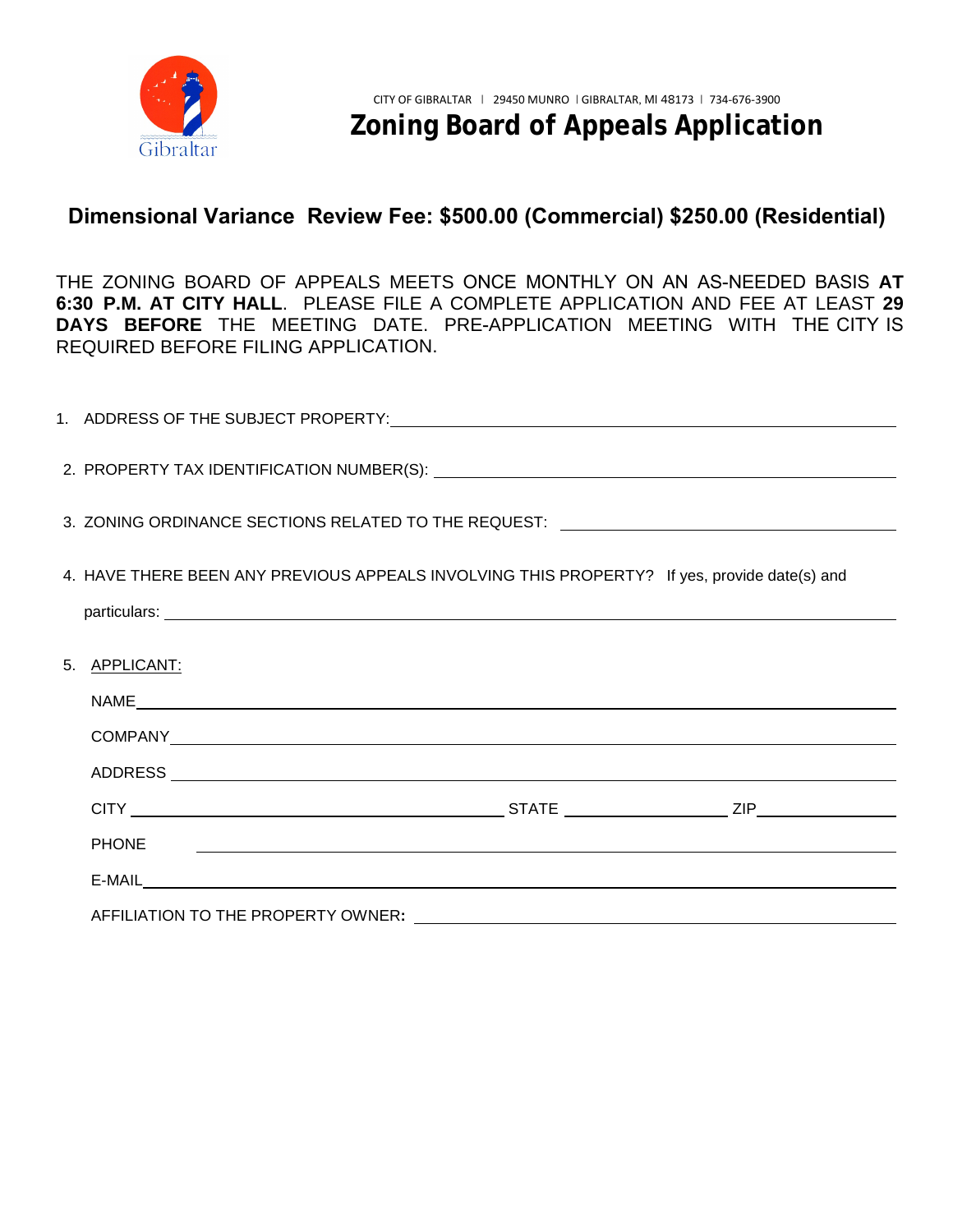

CITY OF GIBRALTAR | 29450 MUNRO | GIBRALTAR, MI 48173 | 734-676-3900

# **Zoning Board of Appeals Application**

#### 6. PROPERTY OWNER:

| NAME<br><u> 1980 - Andrea State Barbara, amerikan personal di sebagai personal di sebagai personal di sebagai personal d</u>           |            |     |
|----------------------------------------------------------------------------------------------------------------------------------------|------------|-----|
| <b>COMPANY</b><br><u> Alexandria de la contrada de la contrada de la contrada de la contrada de la contrada de la contrada de la c</u> |            |     |
|                                                                                                                                        |            |     |
|                                                                                                                                        | $STATE \_$ | ZIP |
| <b>TELEPHONE</b><br><u> 1989 - John Stein, markin fizikar markin eta idazlea (</u>                                                     |            |     |
| E-MAIL                                                                                                                                 |            |     |

**The undersigned hereby declares under penalty of perjury that the contents of this application are true to the best of my (our) knowledge, information and belief.**

**The applicant accepts all responsibility for all of the measurements and dimensions contained within this application, attachments and/or plans, and the applicant releases the City of Gibraltar and its employees, officers, and consultants from any responsibility or liability with respect thereto.** 

I, \_\_\_\_\_\_\_\_\_\_\_\_\_\_\_\_\_\_\_\_\_\_\_\_\_\_\_\_\_\_\_\_\_(APPLICANT) HEREBY DEPOSE AND SAY THAT ALL THE ABOVE STATEMENTS CONTAINED IN THE INFORMATION SUBMITTED ARE TRUE AND CORRECT AND GIVE PERMISSION FOR THE BOARD MEMBERS AND CITY STAFF TO ENTER THE PROPERTY TO ASCERTAIN PRESENT CONDITIONS.

| <b>APPLICANT SIGNATURE</b> | <b>DATE</b> |
|----------------------------|-------------|
| <b>PRINT NAME:</b>         |             |
| PROPERTY OWNER SIGNATURE   | <b>DATE</b> |
| <b>PRINT NAME:</b>         |             |

**Failure of the applicant or their authorized representative to appear before the Board as scheduled shall be cause for denial or dismissal of the case with no refund of fees. The applicant will be notified of the time and date of the hearing by mail. If the person appearing before the Board is not the applicant or property owner, signed permission must be presented to the Board.** 

**Approved variances are good for a one year period.**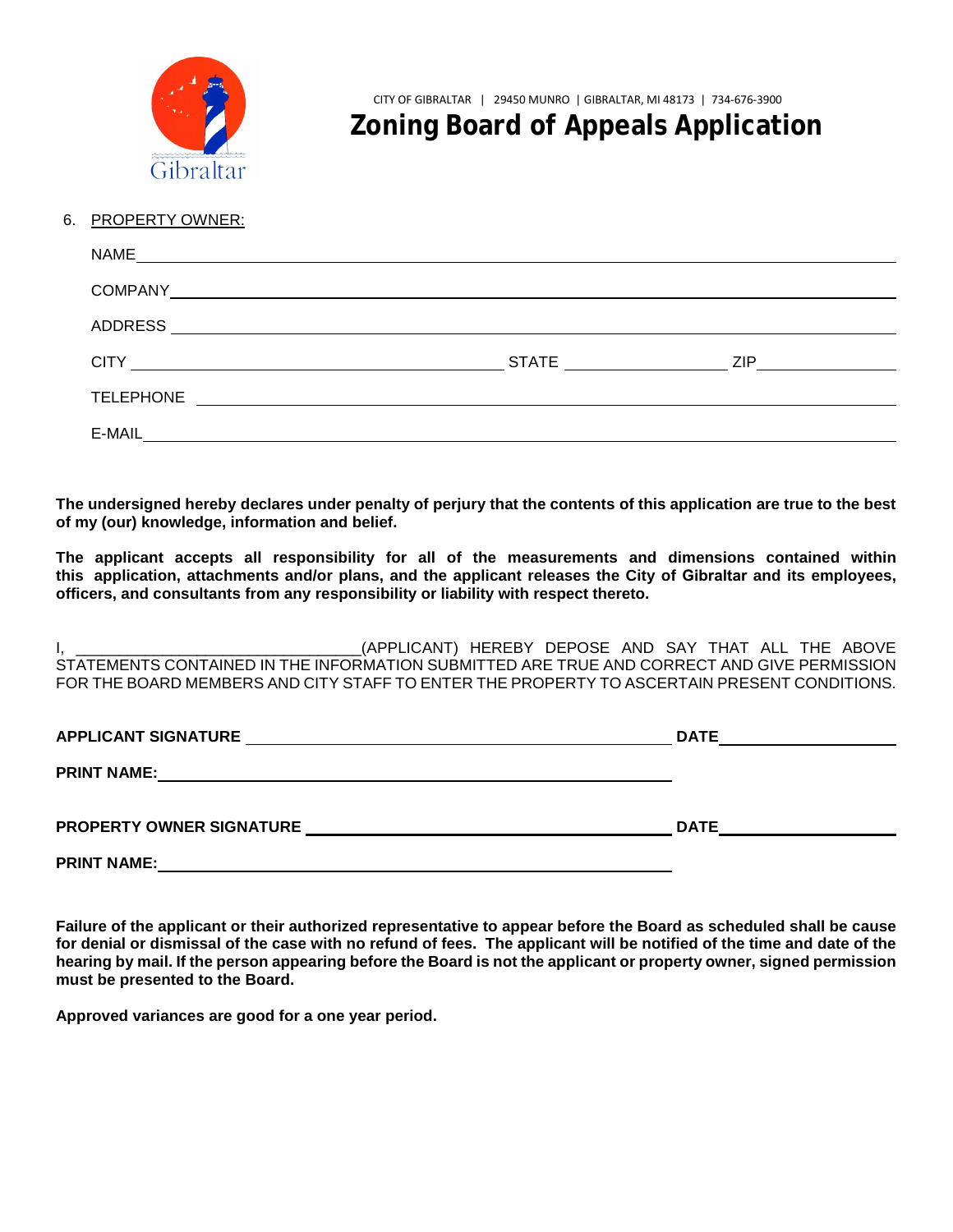

CITY OF GIBRALTAR | 29450 MUNRO | GIBRALTAR, MI 48173 | 734-676-3900 **Zoning Board of Appeals Application**

## **STATEMENT OF PRACTICAL DIFFICULTY**

In order for a variance to be granted, a practical difficulty, as determined by the Board, must be present. On a separate sheet, please clearly identify and explain the practical difficulty justifying the variance request. The practical difficulty must be clearly related to as many of the 4 standards below as possible:

- a. That there are exceptional or extraordinary circumstances or conditions applying to the property in question as to the intended use of the property that do not apply generally to other properties in the same zoning district.
- b. That such variance is necessary for the preservation and enjoyment of a substantial property right similar to that possessed by other properties in the same district and in the same vicinity. The possibility of increased financial return shall not of itself be deemed sufficient to warrant a variance.
- c. That the authorizing of such variance will not be of substantial detriment to adjacent property, and will not materially impair the intent and purpose of this chapter or the public interest.
- d. That the condition or situation of the specific piece of property, or the intended use of said property, for which the variance is sought, is not of so general or recurrent a nature as to make reasonably practicable the formulation of a general regulation for such conditions or situations.